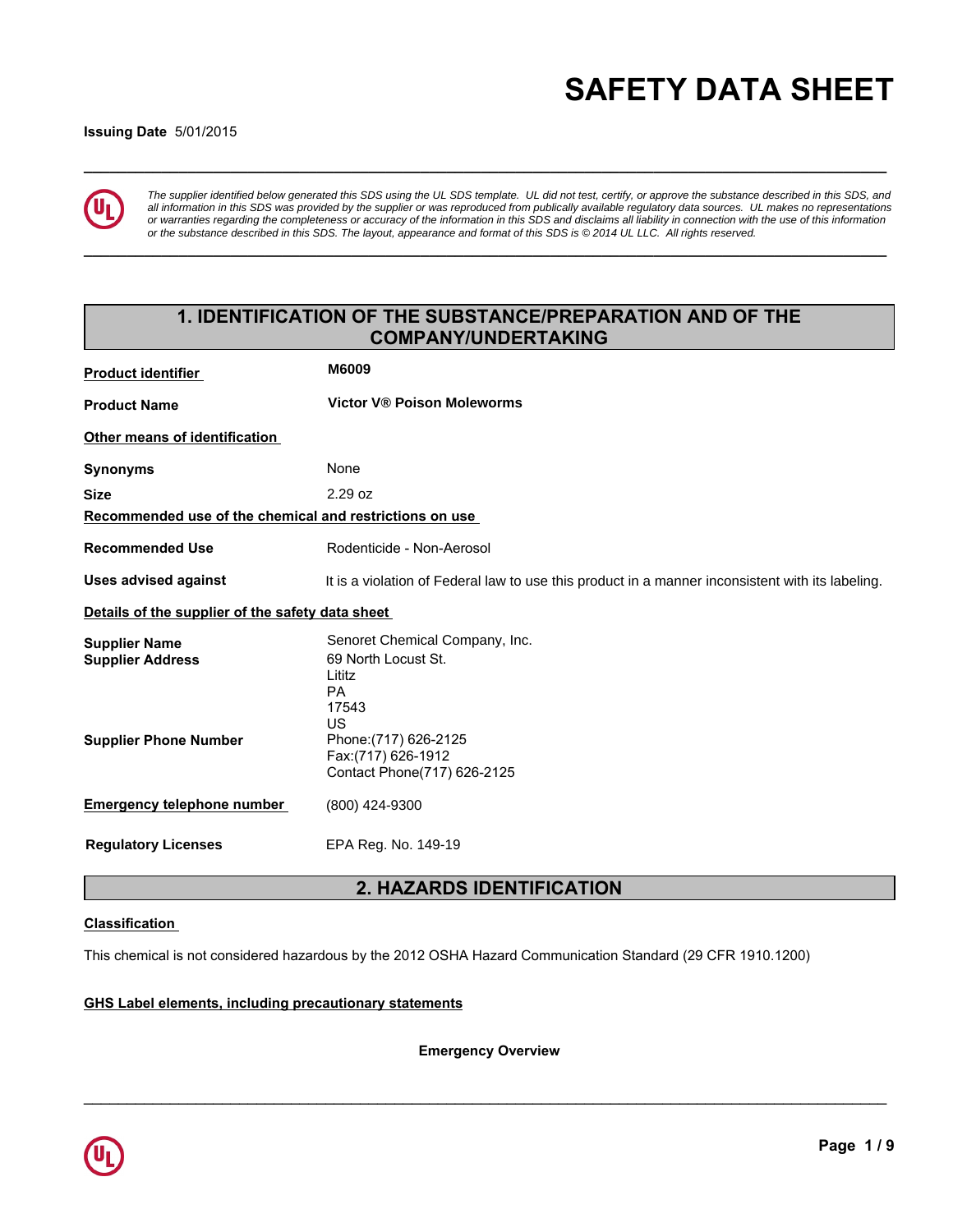The product contains no substances which at their given concentration, are considered to be hazardous to health

\_\_\_\_\_\_\_\_\_\_\_\_\_\_\_\_\_\_\_\_\_\_\_\_\_\_\_\_\_\_\_\_\_\_\_\_\_\_\_\_\_\_\_\_\_\_\_\_\_\_\_\_\_\_\_\_\_\_\_\_\_\_\_\_\_\_\_\_\_\_\_\_\_\_\_\_\_\_\_\_\_\_\_\_\_\_\_\_\_\_\_\_\_

**Appearance** Light yellow

**Physical State** Solid Gel Consistency Solid

**Odor** None

**Precautionary Statements - Prevention** Obtain special instructions before use

**Precautionary Statements - Response** None

**Precautionary Statements - Storage** None

**Precautionary Statements - Disposal** None

**Hazards not otherwise classified (HNOC)**

Not applicable

### **Unknown Toxicity** 11.525% of the mixture consists of ingredient(s) of unknown toxicity

### **Other information**

.

May cause slight eye irritation

### **Interactions with Other Chemicals**

No information available.

# **3. COMPOSITION/INFORMATION ON INGREDIENTS**

| <b>Chemical Name</b> | <b>CAS No</b>                                                                            | Weight-%  | <b>Trade Secret</b> |
|----------------------|------------------------------------------------------------------------------------------|-----------|---------------------|
| Glycerol             | 56-81-5                                                                                  | $10 - 30$ |                     |
| Propylene glycol     | 57-55-6                                                                                  |           |                     |
|                      | *The exact perceptage (conceptration) of composition has been withhold as a trade coaret |           |                     |

The exact percentage (concentration) of composition has been withheld as a trade secret

## **4. FIRST AID MEASURES**

### **First aid measures**

| <b>Eye Contact</b>  | Rinse thoroughly with plenty of water, also under the eyelids. If symptoms persist,<br>call a physician. |
|---------------------|----------------------------------------------------------------------------------------------------------|
| <b>Skin Contact</b> | Wash with soap and water.                                                                                |
| <b>Inhalation</b>   | Remove to fresh air.                                                                                     |

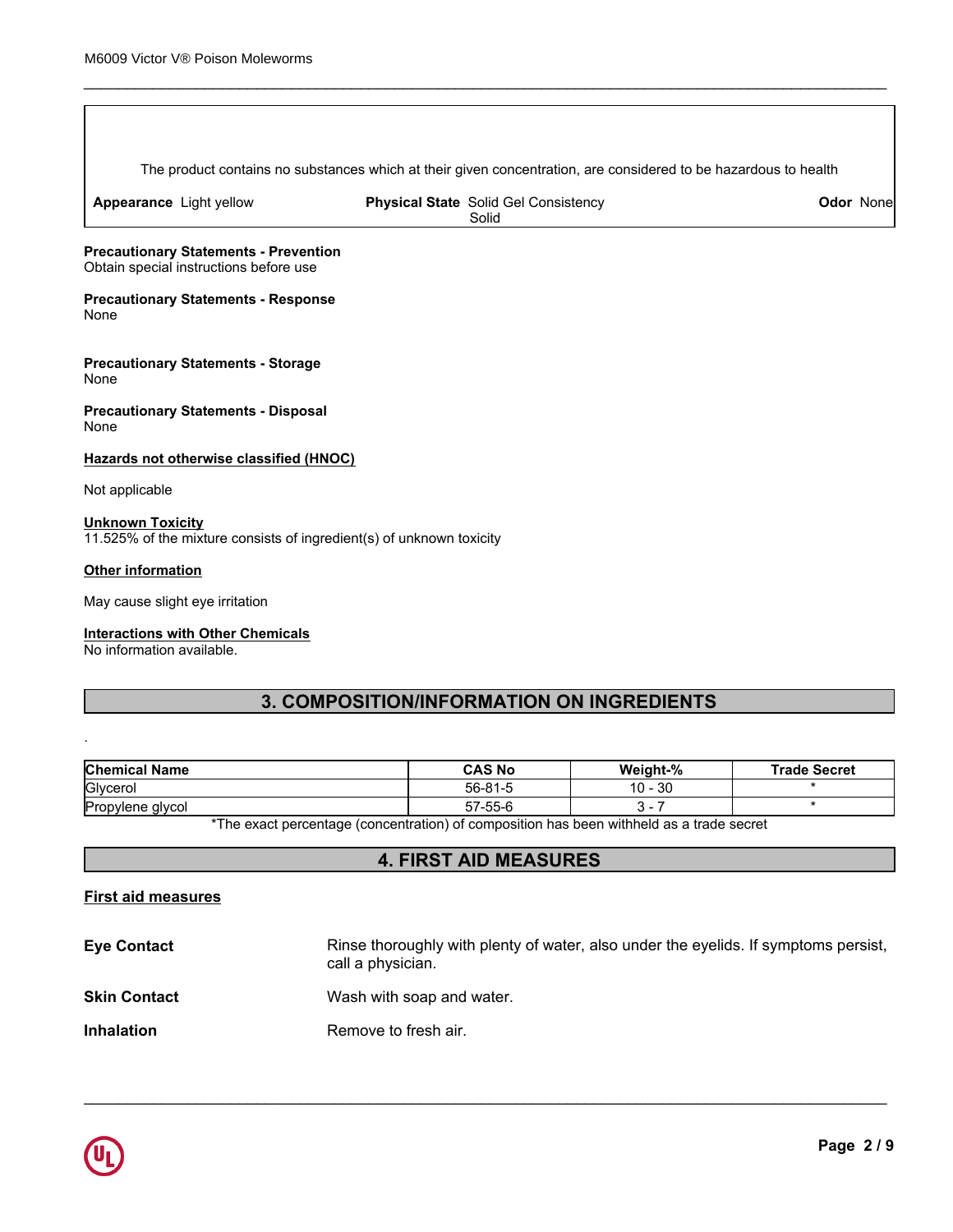### **Ingestion Rinse mouth immediately and drink plenty of water. Never give anything by mouth immediately and drink plenty of water. Never give anything by mouth** to an unconscious person.

\_\_\_\_\_\_\_\_\_\_\_\_\_\_\_\_\_\_\_\_\_\_\_\_\_\_\_\_\_\_\_\_\_\_\_\_\_\_\_\_\_\_\_\_\_\_\_\_\_\_\_\_\_\_\_\_\_\_\_\_\_\_\_\_\_\_\_\_\_\_\_\_\_\_\_\_\_\_\_\_\_\_\_\_\_\_\_\_\_\_\_\_\_

### **Most important symptoms and effects, both acute and delayed**

**Most Important Symptoms and** No information available. **Effects**

### **Indication of any immediate medical attention and special treatment needed**

**Notes to Physician** Treat symptomatically.

### **5. FIRE-FIGHTING MEASURES**

### **Suitable Extinguishing Media**

Use extinguishing measures that are appropriate to local circumstances and the surrounding environment.

### **Unsuitable extinguishing media**

CAUTION: Use of water spray when fighting fire may be inefficient.

### **Specific Hazards Arising from the Chemical**

No information available.

### **Hazardous Combustion Products**

Carbon oxides.

### **Explosion Data Sensitivity to Mechanical Impact** No.

**Sensitivity to Static Discharge No.** 

### **Protective equipment and precautions for firefighters**

As in any fire, wear self-contained breathing apparatus pressure-demand, MSHA/NIOSH (approved or equivalent) and full protective gear.

### **6. ACCIDENTAL RELEASE MEASURES**

\_\_\_\_\_\_\_\_\_\_\_\_\_\_\_\_\_\_\_\_\_\_\_\_\_\_\_\_\_\_\_\_\_\_\_\_\_\_\_\_\_\_\_\_\_\_\_\_\_\_\_\_\_\_\_\_\_\_\_\_\_\_\_\_\_\_\_\_\_\_\_\_\_\_\_\_\_\_\_\_\_\_\_\_\_\_\_\_\_\_\_\_\_

### **Personal precautions, protective equipment and emergency procedures**

| <b>Personal Precautions</b>                          | Avoid contact with eyes.                                 |
|------------------------------------------------------|----------------------------------------------------------|
| <b>Other Information</b>                             | Refer to protective measures listed in Sections 7 and 8. |
| <b>Environmental Precautions</b>                     |                                                          |
|                                                      |                                                          |
| <b>Environmental Precautions</b>                     | Refer to protective measures listed in Sections 7 and 8. |
| Methods and material for containment and cleaning up |                                                          |
|                                                      |                                                          |
| <b>Methods for Containment</b>                       | Prevent further leakage or spillage if safe to do so.    |
| Methods for cleaning up                              | Pick up and transfer to properly labeled containers.     |
|                                                      |                                                          |

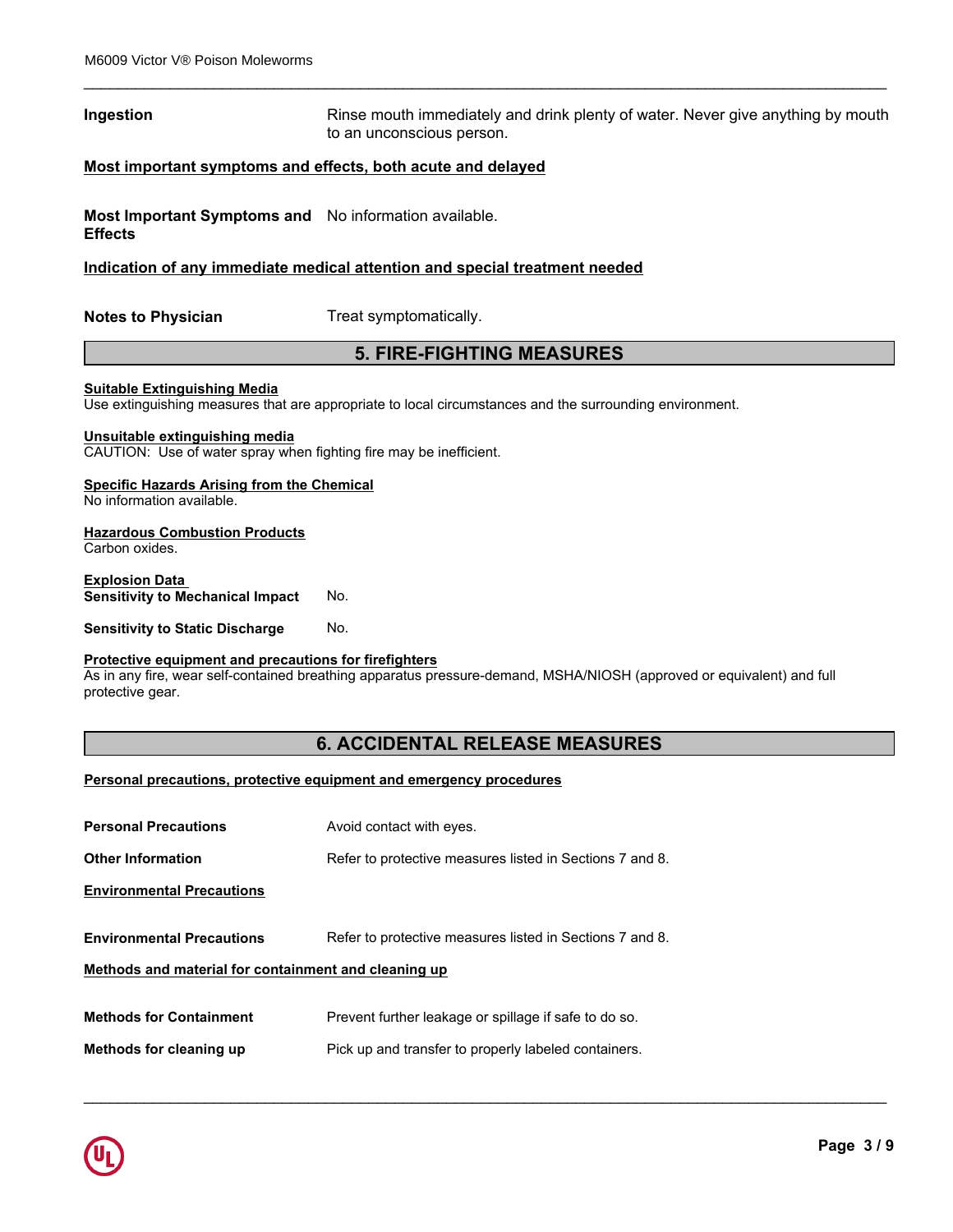# **7. HANDLING AND STORAGE**

\_\_\_\_\_\_\_\_\_\_\_\_\_\_\_\_\_\_\_\_\_\_\_\_\_\_\_\_\_\_\_\_\_\_\_\_\_\_\_\_\_\_\_\_\_\_\_\_\_\_\_\_\_\_\_\_\_\_\_\_\_\_\_\_\_\_\_\_\_\_\_\_\_\_\_\_\_\_\_\_\_\_\_\_\_\_\_\_\_\_\_\_\_

STORAGE AND DISPOSAL: Do not contaminate water, food or feed by storage or disposal.

PESTICIDE STORAGE: Store only in original container in a dry place inaccessible to children and pets. Keep containers closed<br>and away from other chemicals and away from other chemicals.

Place in trash or offer for recycling if available. If partly filled: Call your local solid waste agency for disposal instructions. Never PESTICIDE DISPOSAL AND CONTAINER HANDLING: Nonrefillable container. Do not reuse or refill this container. If empty: place unused product down any indoor or outdoor drain.

# **8. EXPOSURE CONTROLS/PERSONAL PROTECTION**

### **Control parameters**

### **Exposure Guidelines**

| None known based on information supplied.<br><b>Incompatible Products</b> |                                |                                                      |                   |  |
|---------------------------------------------------------------------------|--------------------------------|------------------------------------------------------|-------------------|--|
| 8. EXPOSURE CONTROLS/PERSONAL PROTECTION                                  |                                |                                                      |                   |  |
| <b>Control parameters</b>                                                 |                                |                                                      |                   |  |
| <b>Exposure Guidelines</b>                                                |                                |                                                      |                   |  |
| <b>Chemical Name</b>                                                      | <b>ACGIH TLV</b>               | <b>OSHA PEL</b>                                      | <b>NIOSH IDLH</b> |  |
| Glycerol<br>$56 - 81 - 5$                                                 | TWA: 10 mg/m <sup>3</sup> mist | TWA: 15 mg/m <sup>3</sup> mist, total<br>particulate |                   |  |
|                                                                           |                                | TWA: 5 mg/m <sup>3</sup> mist, respirable            |                   |  |
|                                                                           |                                | fraction                                             |                   |  |
|                                                                           |                                | (vacated) TWA: $10 \text{ mg/m}^3$ mist,             |                   |  |
|                                                                           |                                | total particulate                                    |                   |  |
|                                                                           |                                | (vacated) TWA: 5 mg/m <sup>3</sup> mist,             |                   |  |
|                                                                           |                                | respirable fraction                                  |                   |  |

*ACGIH TLV: American Conference of Governmental Industrial Hygienists - Threshold Limit Value OSHA PEL: Occupational Safety and Health Administration - Permissible Exposure Limits Immediately Dangerous to Life or Health*

**Other Exposure Guidelines** See section 15 for national exposure control parameters

### **Appropriate engineering controls**

| <b>Engineering Measures</b> | Showers             |  |
|-----------------------------|---------------------|--|
|                             | Evewash stations    |  |
|                             | Ventilation systems |  |

### **Individual protection measures, such as personal protective equipment**

| <b>Eye/Face Protection</b>      | No special protective equipment required.                                                                                                                                   |
|---------------------------------|-----------------------------------------------------------------------------------------------------------------------------------------------------------------------------|
| <b>Skin and Body Protection</b> | No special protective equipment required.                                                                                                                                   |
| <b>Respiratory Protection</b>   | No protective equipment is needed under normal use conditions. If exposure limits are<br>exceeded or irritation is experienced, ventilation and evacuation may be required. |
| <b>Hygiene Measures</b>         | Handle in accordance with good industrial hygiene and safety practice. Do not breathe dust.                                                                                 |

# **9. PHYSICAL AND CHEMICAL PROPERTIES**

\_\_\_\_\_\_\_\_\_\_\_\_\_\_\_\_\_\_\_\_\_\_\_\_\_\_\_\_\_\_\_\_\_\_\_\_\_\_\_\_\_\_\_\_\_\_\_\_\_\_\_\_\_\_\_\_\_\_\_\_\_\_\_\_\_\_\_\_\_\_\_\_\_\_\_\_\_\_\_\_\_\_\_\_\_\_\_\_\_\_\_\_\_

### **Physical and Chemical Properties**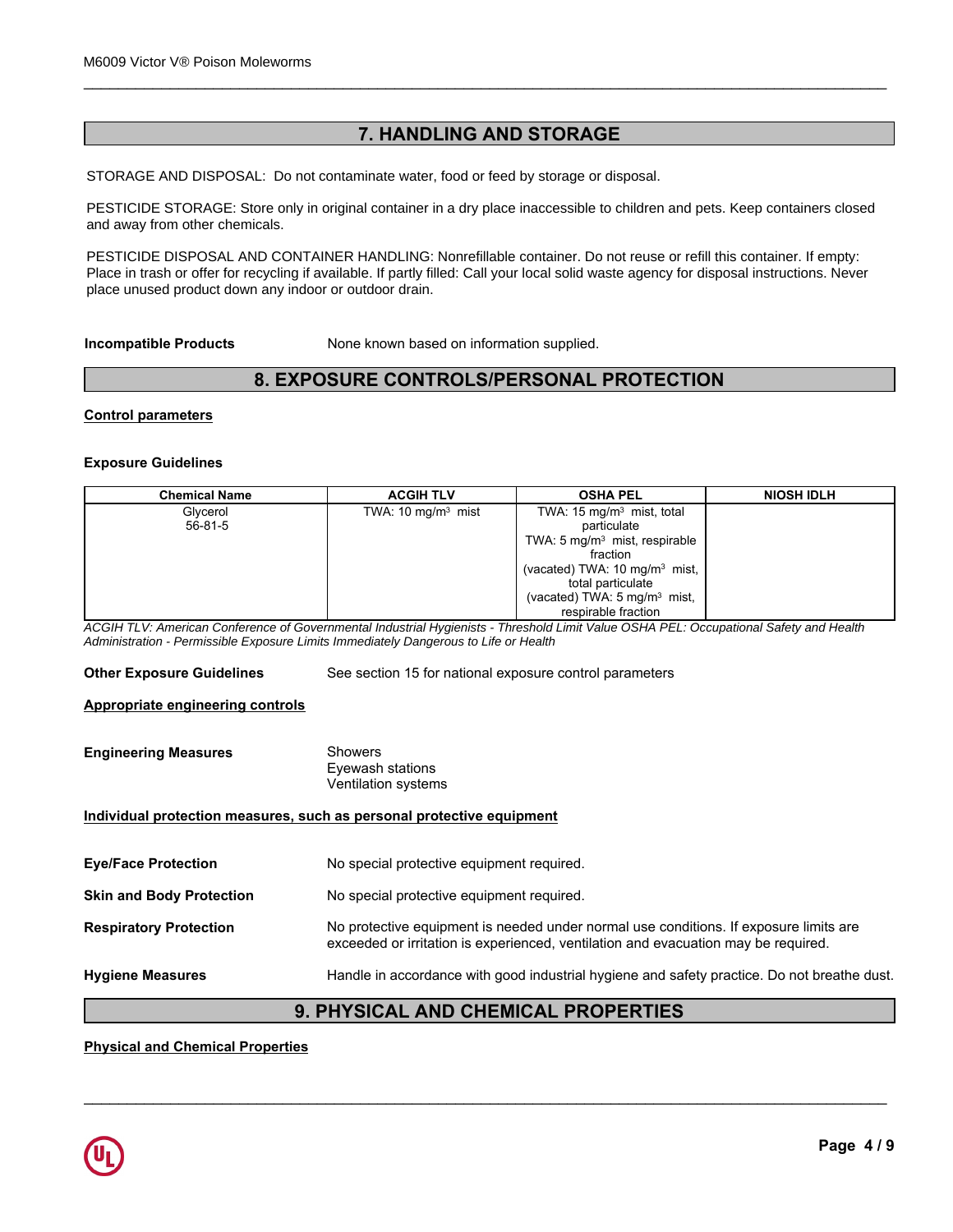| <b>Property</b><br>рH<br>Melting / freezing point<br>Boiling point / boiling range<br><b>Flash Point</b><br><b>Evaporation Rate</b><br>Flammability (solid, gas)<br><b>Flammability Limit in Air</b><br><b>Upper flammability limit</b><br>Lower flammability limit<br>Vapor pressure | <b>Values</b><br>No data available<br>No data available<br>No data available<br>No data available<br>No data available<br>No data available<br>No data available<br>No data available | <b>Remarks Method</b><br>None known<br>None known<br>None known<br>None known<br>None known<br>None known |  |
|---------------------------------------------------------------------------------------------------------------------------------------------------------------------------------------------------------------------------------------------------------------------------------------|---------------------------------------------------------------------------------------------------------------------------------------------------------------------------------------|-----------------------------------------------------------------------------------------------------------|--|
|                                                                                                                                                                                                                                                                                       |                                                                                                                                                                                       |                                                                                                           |  |
|                                                                                                                                                                                                                                                                                       |                                                                                                                                                                                       |                                                                                                           |  |
|                                                                                                                                                                                                                                                                                       |                                                                                                                                                                                       |                                                                                                           |  |
|                                                                                                                                                                                                                                                                                       |                                                                                                                                                                                       |                                                                                                           |  |
|                                                                                                                                                                                                                                                                                       |                                                                                                                                                                                       |                                                                                                           |  |
|                                                                                                                                                                                                                                                                                       |                                                                                                                                                                                       |                                                                                                           |  |
|                                                                                                                                                                                                                                                                                       |                                                                                                                                                                                       |                                                                                                           |  |
|                                                                                                                                                                                                                                                                                       |                                                                                                                                                                                       |                                                                                                           |  |
|                                                                                                                                                                                                                                                                                       |                                                                                                                                                                                       |                                                                                                           |  |
|                                                                                                                                                                                                                                                                                       |                                                                                                                                                                                       |                                                                                                           |  |
|                                                                                                                                                                                                                                                                                       | No data available                                                                                                                                                                     | None known                                                                                                |  |
| Vapor density                                                                                                                                                                                                                                                                         | No data available                                                                                                                                                                     | None known                                                                                                |  |
| <b>Specific Gravity</b>                                                                                                                                                                                                                                                               | 1.14 $g/ml$                                                                                                                                                                           | None known                                                                                                |  |
| <b>Water Solubility</b>                                                                                                                                                                                                                                                               | Insoluble in water                                                                                                                                                                    | None known                                                                                                |  |
| Solubility in other solvents                                                                                                                                                                                                                                                          | No data available                                                                                                                                                                     | None known                                                                                                |  |
| Partition coefficient: n-octanol/waterNo data available                                                                                                                                                                                                                               |                                                                                                                                                                                       | None known                                                                                                |  |
| <b>Autoignition temperature</b>                                                                                                                                                                                                                                                       | No data available                                                                                                                                                                     | None known                                                                                                |  |
| <b>Decomposition temperature</b>                                                                                                                                                                                                                                                      | No data available                                                                                                                                                                     | None known                                                                                                |  |
| <b>Kinematic viscosity</b>                                                                                                                                                                                                                                                            | No data available                                                                                                                                                                     | None known                                                                                                |  |
| <b>Dynamic viscosity</b>                                                                                                                                                                                                                                                              | No data available                                                                                                                                                                     | None known                                                                                                |  |
| <b>Explosive properties</b>                                                                                                                                                                                                                                                           | No data available                                                                                                                                                                     |                                                                                                           |  |
| <b>Oxidizing Properties</b>                                                                                                                                                                                                                                                           | No data available                                                                                                                                                                     |                                                                                                           |  |
| <b>Other Information</b>                                                                                                                                                                                                                                                              |                                                                                                                                                                                       |                                                                                                           |  |
| <b>Softening Point</b>                                                                                                                                                                                                                                                                | No data available                                                                                                                                                                     |                                                                                                           |  |
| <b>VOC Content (%)</b>                                                                                                                                                                                                                                                                | No data available                                                                                                                                                                     |                                                                                                           |  |
| <b>Particle Size</b><br><b>Particle Size Distribution</b>                                                                                                                                                                                                                             | No data available                                                                                                                                                                     |                                                                                                           |  |

\_\_\_\_\_\_\_\_\_\_\_\_\_\_\_\_\_\_\_\_\_\_\_\_\_\_\_\_\_\_\_\_\_\_\_\_\_\_\_\_\_\_\_\_\_\_\_\_\_\_\_\_\_\_\_\_\_\_\_\_\_\_\_\_\_\_\_\_\_\_\_\_\_\_\_\_\_\_\_\_\_\_\_\_\_\_\_\_\_\_\_\_\_

# **10. STABILITY AND REACTIVITY**

### **Reactivity**

No data available.

### **Chemical stability**

Stable under recommended storage conditions.

### **Possibility of Hazardous Reactions**

None under normal processing.

### **Hazardous Polymerization**

Hazardous polymerization does not occur.

### **Conditions to avoid**

None known based on information supplied.

### **Incompatible materials**

None known based on information supplied.

### **Hazardous Decomposition Products**

Carbon oxides.

# **11. TOXICOLOGICAL INFORMATION**

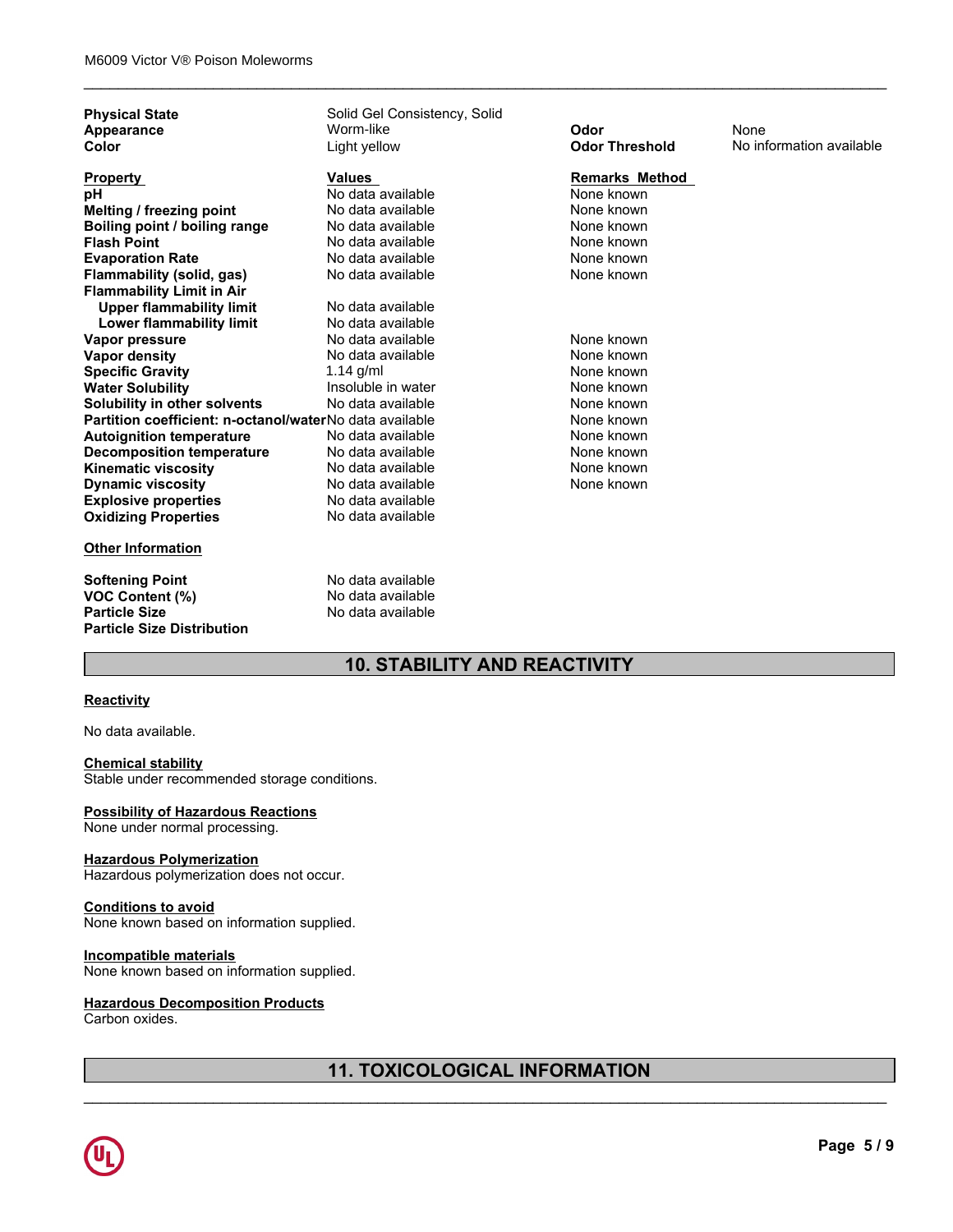### **Information on likely routes of exposure**

### **Product Information** .

| <b>Inhalation</b>   | Specific test data for the substance or mixture is not available. |
|---------------------|-------------------------------------------------------------------|
| <b>Eve Contact</b>  | Specific test data for the substance or mixture is not available. |
| <b>Skin Contact</b> | Specific test data for the substance or mixture is not available. |
| Ingestion           | Specific test data for the substance or mixture is not available. |

### **Component Information**

| <b>Chemical Name</b>        | Oral LD50             | Dermal LD50              | <b>Inhalation LC50</b>                |
|-----------------------------|-----------------------|--------------------------|---------------------------------------|
| Glycerol<br>56-81-5         |                       | Rabbit<br>$> 10$ g/kg    | (Rat)1 h<br>$> 570$ mg/m <sup>3</sup> |
| Propylene glycol<br>57-55-6 | $= 20000$ mg/kg (Rat) | $= 20800$ mg/kg (Rabbit) |                                       |

\_\_\_\_\_\_\_\_\_\_\_\_\_\_\_\_\_\_\_\_\_\_\_\_\_\_\_\_\_\_\_\_\_\_\_\_\_\_\_\_\_\_\_\_\_\_\_\_\_\_\_\_\_\_\_\_\_\_\_\_\_\_\_\_\_\_\_\_\_\_\_\_\_\_\_\_\_\_\_\_\_\_\_\_\_\_\_\_\_\_\_\_\_

\_\_\_\_\_\_\_\_\_\_\_\_\_\_\_\_\_\_\_\_\_\_\_\_\_\_\_\_\_\_\_\_\_\_\_\_\_\_\_\_\_\_\_\_\_\_\_\_\_\_\_\_\_\_\_\_\_\_\_\_\_\_\_\_\_\_\_\_\_\_\_\_\_\_\_\_\_\_\_\_\_\_\_\_\_\_\_\_\_\_\_\_\_

# **Information on toxicological effects**

| No information available.                                                                  |
|--------------------------------------------------------------------------------------------|
| Delayed and immediate effects as well as chronic effects from short and long-term exposure |
| No information available.                                                                  |
| No information available.                                                                  |
| Contains no ingredient listed as a carcinogen.                                             |
| No information available.                                                                  |
| No information available.                                                                  |
| No information available.                                                                  |
| No known effect based on information supplied.                                             |
| Eyes. Kidney. Respiratory system. Skin.                                                    |
| No information available.                                                                  |
|                                                                                            |

**Numerical measures of toxicity Product Information** 

**The following values are calculated based on chapter 3.1 of the GHS document** Not applicable

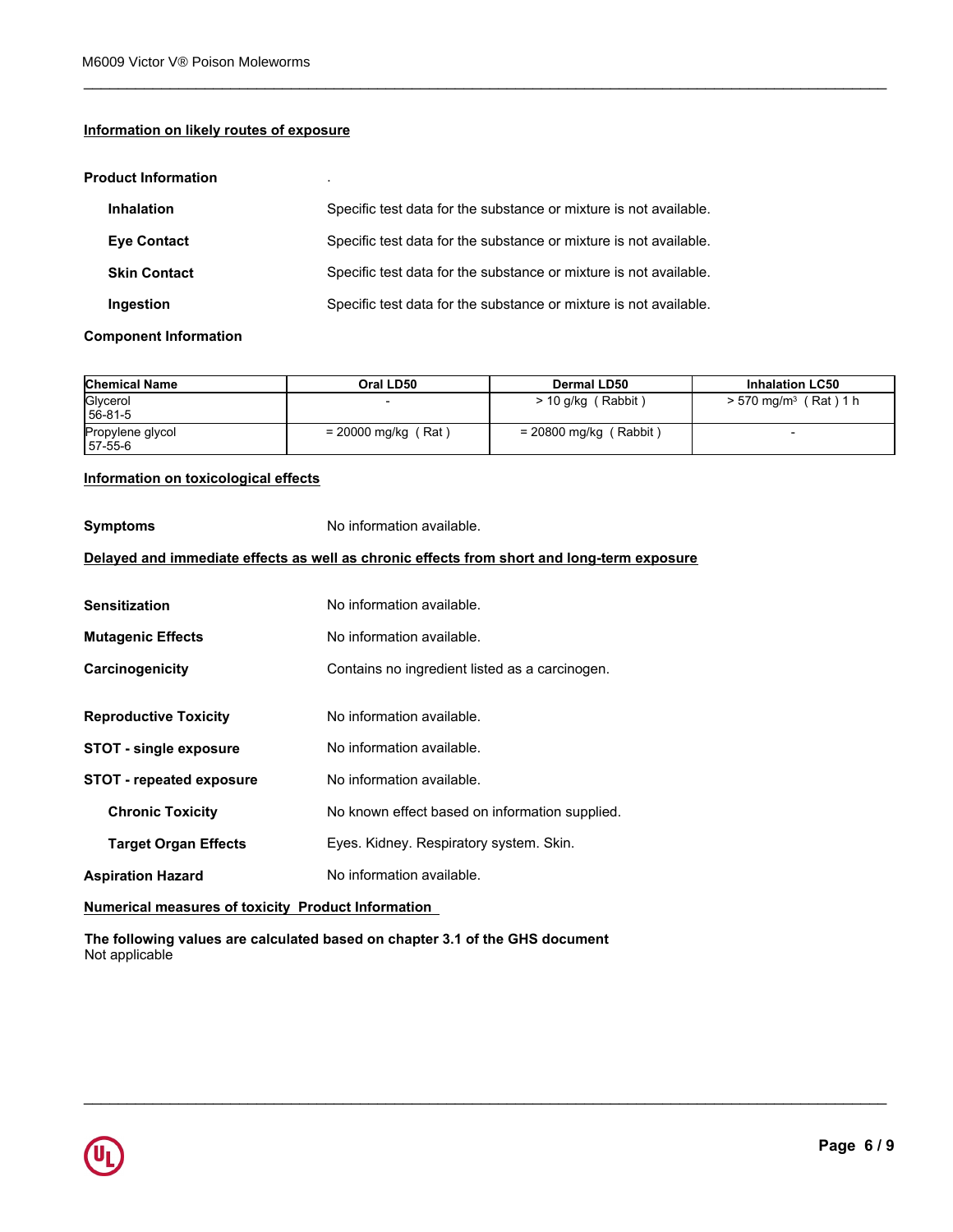# **12. ECOLOGICAL INFORMATION**

\_\_\_\_\_\_\_\_\_\_\_\_\_\_\_\_\_\_\_\_\_\_\_\_\_\_\_\_\_\_\_\_\_\_\_\_\_\_\_\_\_\_\_\_\_\_\_\_\_\_\_\_\_\_\_\_\_\_\_\_\_\_\_\_\_\_\_\_\_\_\_\_\_\_\_\_\_\_\_\_\_\_\_\_\_\_\_\_\_\_\_\_\_

### **Ecotoxicity**

| <b>12. ECOLOGICAL INFORMATION</b><br><b>Ecotoxicity</b><br>The environmental impact of this product has not been fully investigated. |                                                                  |                                                                                                                                                                                   |                          |                                                 |
|--------------------------------------------------------------------------------------------------------------------------------------|------------------------------------------------------------------|-----------------------------------------------------------------------------------------------------------------------------------------------------------------------------------|--------------------------|-------------------------------------------------|
|                                                                                                                                      |                                                                  |                                                                                                                                                                                   |                          | <b>Chemical Name</b>                            |
| Glycerol<br>56-81-5                                                                                                                  |                                                                  | 96h LC50: 51 - 57 mL/L<br>(Oncorhynchus mykiss)                                                                                                                                   |                          | 24h EC50: > 500 mg/L                            |
| Propylene glycol<br>$57 - 55 - 6$                                                                                                    | 96h EC50: = $19000$ mg/L<br>(Pseudokirchneriella<br>subcapitata) | 96h LC50: = 51600 mg/L<br>(Oncorhynchus mykiss) 96h<br>LC50: 41 - 47 mL/L<br>(Oncorhynchus mykiss) 96h<br>$LC50: = 51400$ mg/L<br>(Pimephales promelas) 96h<br>$LC50: = 710$ mg/L | $EC50 = 710$ mg/L 30 min | 24h EC50: > 10000 mg/L<br>48h EC50: > 1000 mg/L |

### **Persistence and Degradability**

No information available.

### **Bioaccumulation**

| ' Name<br><b>Chemical</b> | Log Pow           |
|---------------------------|-------------------|
| Glycerol<br>56.81.5       | 76<br>- 1<br>1.70 |
|                           |                   |

### **Other adverse effects**

No information available.

# **13. DISPOSAL CONSIDERATIONS**

### **Waste treatment methods**

| <b>Disposal methods</b>       | This material, as supplied, is not a hazardous waste according to Federal regulations (40)<br>CFR 261). This material could become a hazardous waste if it is mixed with or otherwise<br>comes in contact with a hazardous waste, if chemical additions are made to this material, or<br>if the material is processed or otherwise altered. Consult 40 CFR 261 to determine whether<br>the altered material is a hazardous waste. Consult the appropriate state, regional, or local<br>regulations for additional requirements. |
|-------------------------------|---------------------------------------------------------------------------------------------------------------------------------------------------------------------------------------------------------------------------------------------------------------------------------------------------------------------------------------------------------------------------------------------------------------------------------------------------------------------------------------------------------------------------------|
| <b>Contaminated Packaging</b> | Dispose of contents/containers in accordance with local regulations.                                                                                                                                                                                                                                                                                                                                                                                                                                                            |

**California Hazardous Waste Codes** 232

# **14. TRANSPORT INFORMATION**

| <b>DOT</b> | NOT REGULATED |
|------------|---------------|
| <b>TDG</b> | Not regulated |
| <b>MEX</b> | Not regulated |

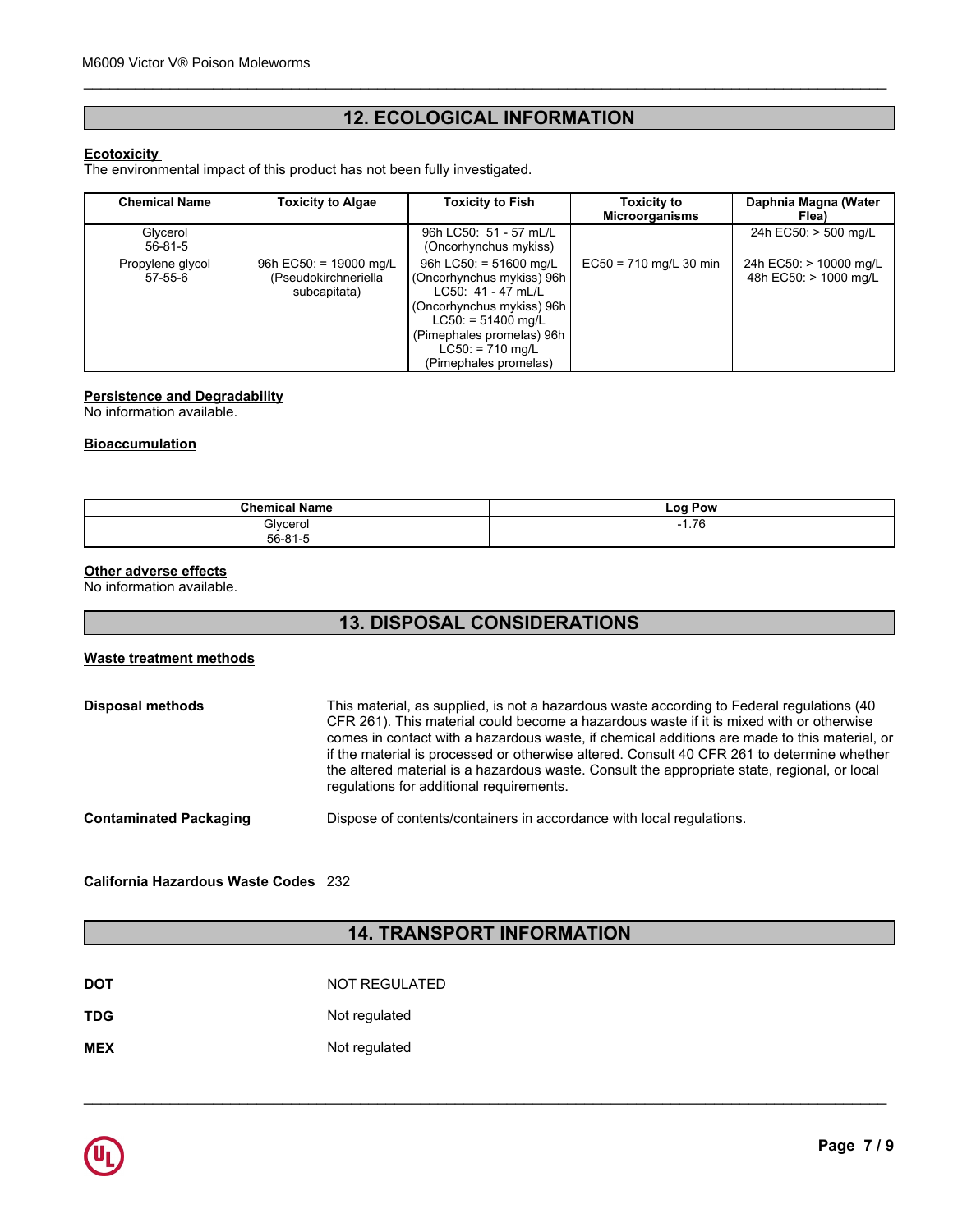| <b>ICAO</b>     | Not regulated |
|-----------------|---------------|
| <b>IATA</b>     | Not regulated |
| <b>IMDG/IMO</b> | Not regulated |
| <u>RID</u>      | Not regulated |
| <b>ADR</b>      | Not regulated |
| <b>ADN</b>      | Not regulated |

### **15. REGULATORY INFORMATION**

\_\_\_\_\_\_\_\_\_\_\_\_\_\_\_\_\_\_\_\_\_\_\_\_\_\_\_\_\_\_\_\_\_\_\_\_\_\_\_\_\_\_\_\_\_\_\_\_\_\_\_\_\_\_\_\_\_\_\_\_\_\_\_\_\_\_\_\_\_\_\_\_\_\_\_\_\_\_\_\_\_\_\_\_\_\_\_\_\_\_\_\_\_

### **International Inventories**

TSCA Complies<br>DSL Mill Compo All components are listed either on the DSL or NDSL.

**TSCA** - United States Toxic Substances Control Act Section 8(b) Inventory **DSL/NDSL** - Canadian Domestic Substances List/Non-Domestic Substances List

### **US Federal Regulations**

### **SARA 313**

Section 313 of Title III of the Superfund Amendments and Reauthorization Act of 1986 (SARA). This product does not contain any chemicals which are subject to the reporting requirements of the Act and Title 40 of the Code of Federal Regulations, Part 372

### **SARA 311/312 Hazard Categories**

| <b>Acute Health Hazard</b>        | Nο  |  |
|-----------------------------------|-----|--|
| <b>Chronic Health Hazard</b>      | No. |  |
| <b>Fire Hazard</b>                | No  |  |
| Sudden release of pressure hazard | No. |  |
| <b>Reactive Hazard</b>            | No  |  |

### **CWA (Clean Water Act)**

This product does not contain any substances regulated as pollutants pursuant to the Clean Water Act (40 CFR 122.21 and 40 CFR 122.42)

### **CERCLA**

This material, as supplied, does not contain any substances regulated as hazardous substances under the Comprehensive Environmental Response Compensation and Liability Act (CERCLA) (40 CFR 302) or the Superfund Amendments and Reauthorization Act (SARA) (40 CFR 355). There may be specific reporting requirements at the local, regional, or state level pertaining to releases of this material

### **US State Regulations**

### **California Proposition 65**

This product does not contain any Proposition 65 chemicals.

**Chemical Namerical Namerical Namerical Schemicals.**<br> **Chemical Analy Proposition 65 chemicals.**<br> **Chemical pesticide product registered by the Environmental Protection Agency and is subject to certain labeling<br>
If ederal** for safety data sheets and for workplace labels of non-pesticide chemicals. The hazard information required on the pesticide label<br>is reproduced below. The pesticide label also includes other important information, includi 56-81-5 is reproduced below. The pesticide label also includes other important information, including directions for use. Propylene glycol  $\mathbf{y}$  x  $\mathbf{x}$  x  $\mathbf{y}$  x  $\mathbf{x}$  x  $\mathbf{y}$  x  $\mathbf{x}$  x  $\mathbf{x}$  x  $\mathbf{x}$  x  $\mathbf{x}$  x  $\mathbf{x}$  x  $\mathbf{x}$  x  $\mathbf{x}$  x  $\mathbf{x}$  x  $\mathbf{x}$  x  $\mathbf{x}$  x  $\mathbf{x}$  x  $\mathbf{x}$  x  $\mathbf{x}$  x  $\mathbf{x}$  x  $\mathbf{x}$  x  $\mathbf{x}$  x  $\mathbf{x}$  This chemical is a pesticide product registered by the Environmental Protection Agency and is subject to certain labeling requirements under federal pesticide law. These requirements differ from the classification criteria and hazard information required